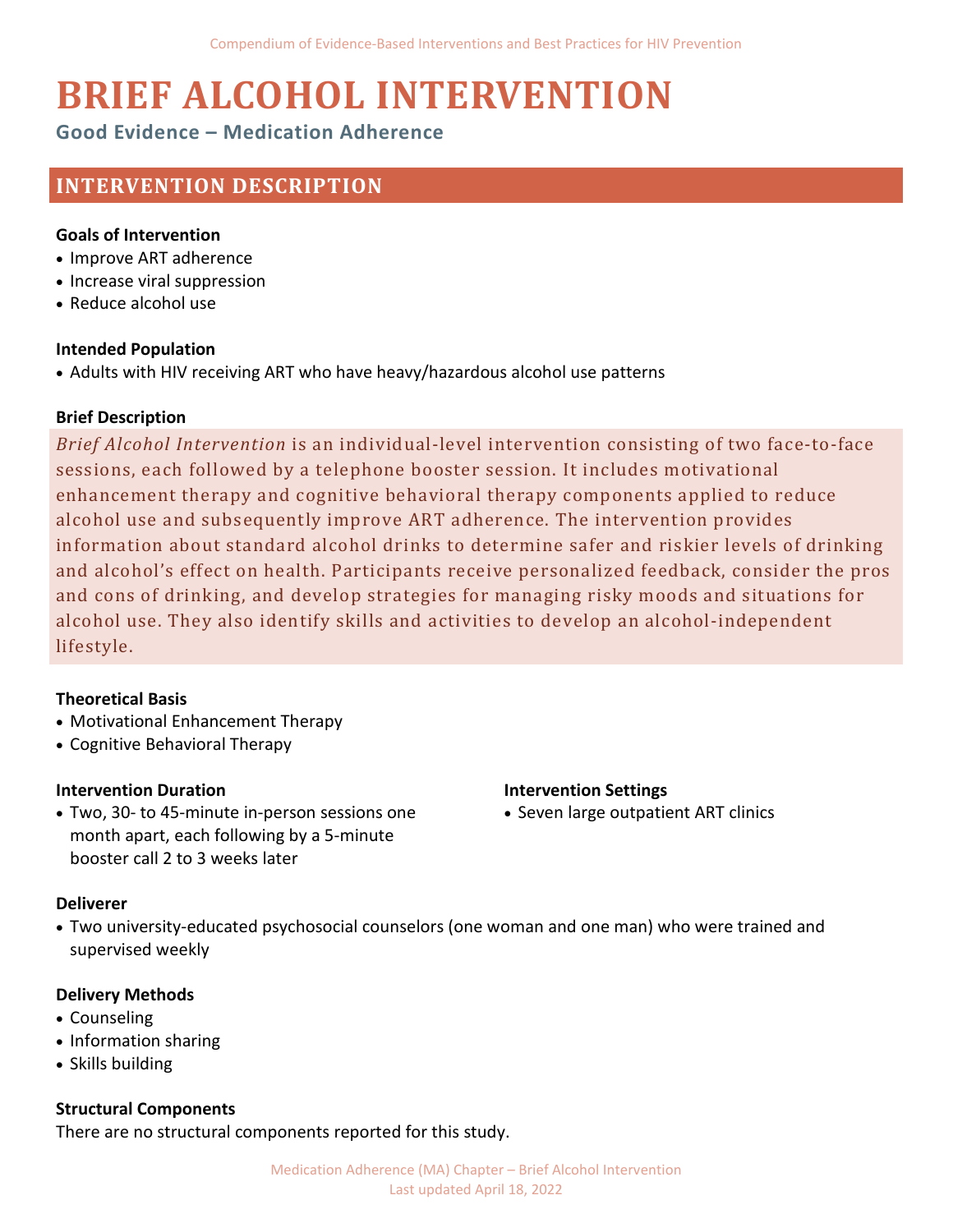# **INTERVENTION PACKAGE INFORMATION**

**An intervention package is not available at this time.** Please contact **Vivian F. Go**, Department of Health Behavior, Gillings School of Global Public Health, University of North Carolina at Chapel Hill, 363 Rosenau Hall, CB# 7440, Chapel Hill, NC 27599.

**Email: [vgo@unc.edu](mailto:vgo@unc.edu)** for details on intervention materials.

# **EVALUATION STUDY AND RESULTS**

## **Study Location Information**

The original evaluation study was conducted in Thai Nguyen, Vietnam from March 2016 to May 2018.

## **Key Intervention Effects**

• Increased viral suppression

## **Study Sample\***

The baseline study sample of 440 PWH is characterized by the following:

## Brief Intervention (n = 147)

- *95% male persons, 5% female persons*
- *Mean age of 40 years*
- *68% no high school, 32% any high school or more*
- *48% currently with alcohol dependence or alcohol abuse*
- *53% employed full time, 47% employed < full time*
- *83% ever injected drugs in lifetime*
- *24% any history of drug treatment in lifetime*

# Combined Intervention**\*\*** (n = 147)

- *99% male persons, 1% female persons*
- *Mean age of 40 years*
- *72% no high school, 28% any high school or more*
- *37% currently with alcohol dependence or alcohol abuse*
- *56% employed full time, 44% employed < full time*
- *82% ever injected drugs in lifetime*
- *29% any history of drug treatment in lifetime*

**\*\***The Combined Intervention consisted of similar components to the Brief Intervention, but longer (6 in-person sessions and 3 optional group sessions). This intervention did not meet the Good Evidence criteria for Medication Adherence (see *Non-significant findings on relevant outcomes*).

## Standard of Care (n = 146)

- *97% male persons, 3% female persons*
- *Mean age of 40 years*
- *73% no high school, 27% any high school or more*
- *40% currently with alcohol dependence or alcohol abuse*
- *53% employed full time, 47% employed < full time*
- *78% ever injected drugs in lifetime*
- *36% any history of drug treatment in lifetime*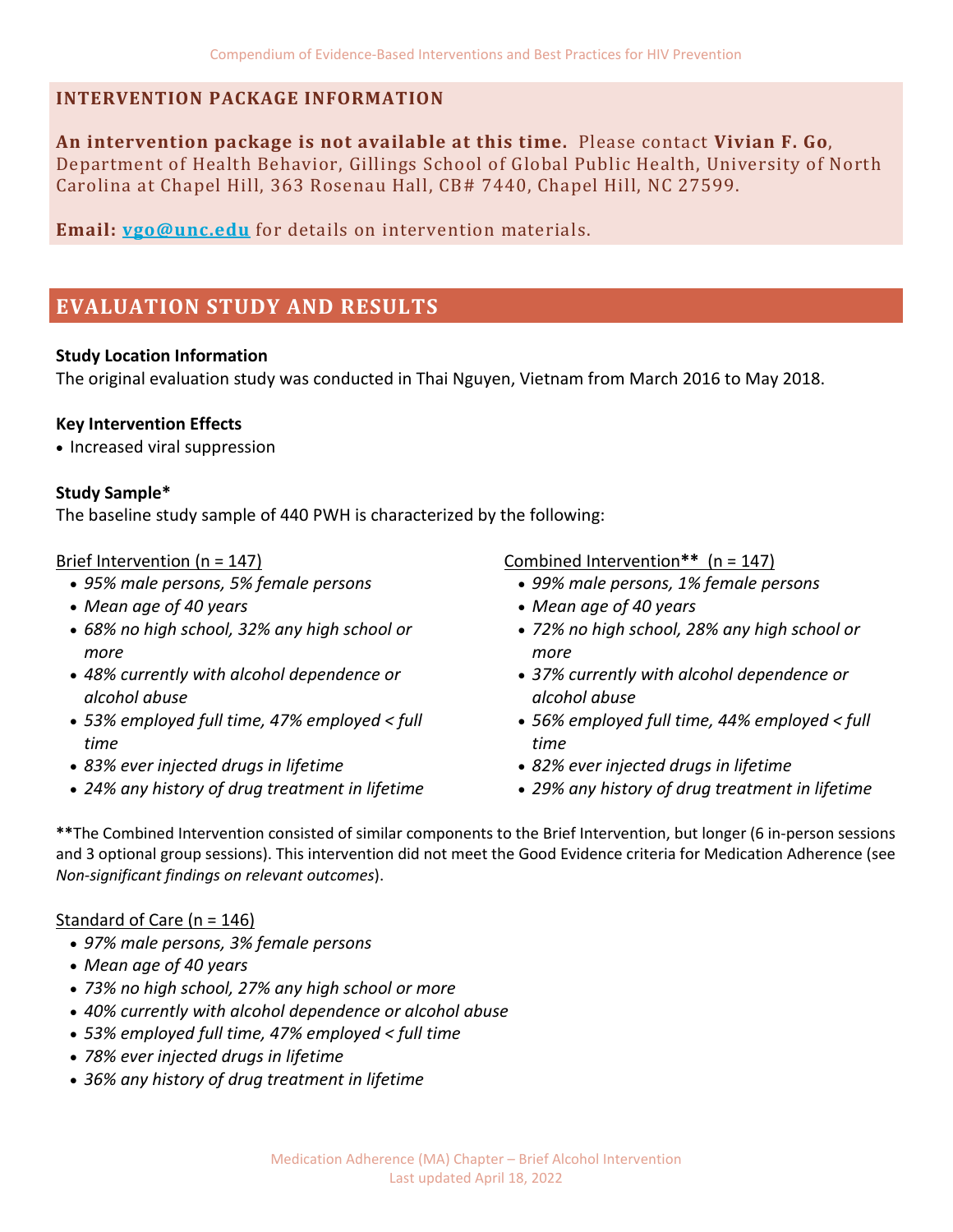#### **Recruitment Settings**

Government outpatient ART clinics that are the sole source of ART medications in the province.

## **Eligibility Criteria**

People with HIV (PWH) who were enrolled at ART clinics and receiving ART were eligible if they had hazardous alcohol use (defined as having an Alcohol Use Disorders Identification Test-Consumption score of at least 4 for men and at least 3 for women). Those with a Clinical Institute Withdrawal Assessment score of at least 10 were ineligible due to concerns for risk of alcohol withdrawal.

#### **Assignment Method**

Participants (N = 440) were randomized 1:1:1 to 1 of 3 study arms: a Combined Intervention (n = 147), a Brief Intervention ( $n = 147$ ), or the Standard-of-care ( $n = 146$ ).

#### **Comparison Group**

Participants in the comparison group received the usual care services.

#### **Relevant Outcomes Measured**

• Viral suppression was measured at 3- , 6- and 12-months post-enrollment and assessed as the percentage of blood samples with undetectable viral loads (<20 copies/ mL).

#### **Participant Retention**

Brief Intervention:

- 92% retained at 3 months
- 92% retained at 6 months
- 88% retained at 12 months
- Standard-of-care:
	- 92% retained at 3 months
	- 91% retained at 6 months
	- 86% retained at 12 months

## **Significant Findings on Relevant Outcomes**

• A significantly greater percentage of Brief Intervention participants (89.2%) were virally suppressed at 12 months post-enrollment compared to the comparison participants (78.1%) (difference, 11%, 95% Confidence Interval  $[C]$ : 2% - 20%,  $p = 0.01$ ) (adjusted for baseline viral suppression percentage).

#### **Considerations**

## *Additional significant positive findings on non-relevant outcomes*

• At 12 months, the mean percentage of days abstinent from alcohol was 65% among those in Brief Intervention, 65% among those in the Combined Intervention,\*\* and 50% among those in the standard-ofcare comparison group (Cohen d: 39%; 95% CI: 15% - 64%, p = 0.002).

## *Non-significant findings on relevant outcomes*

• No significant effects were found for viral suppression between Combined Intervention participants and comparison participants. Thus, the Combined Intervention did not meet the Good Evidence criteria for Medication Adherence.

*Negative findings* 

• None reported